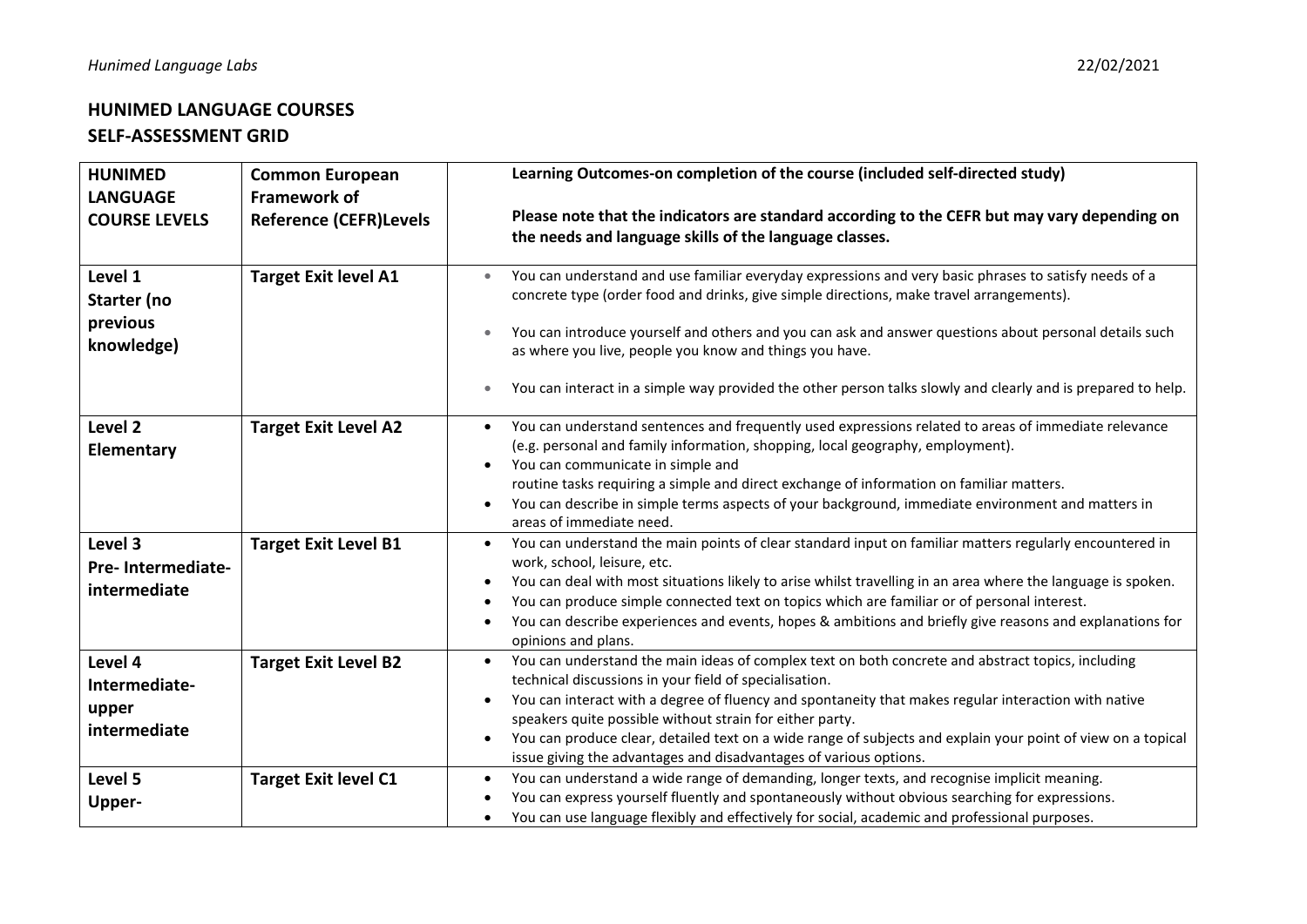| intermediate-<br><b>Advanced</b>    |                             | You can produce clear, well-structured, detailed text on complex subjects, showing controlled use of<br>organisational patterns, connectors and cohesive devices.                                                                                                                                                                                      |
|-------------------------------------|-----------------------------|--------------------------------------------------------------------------------------------------------------------------------------------------------------------------------------------------------------------------------------------------------------------------------------------------------------------------------------------------------|
| Level 6<br>Advanced-<br>Proficiency | <b>Target Exit level C2</b> | You can understand with ease virtually everything heard or read.<br>You can summarise information from different spoken and written sources, reconstructing arguments and<br>accounts in a coherent presentation.<br>You can express yourself spontaneously, very fluently and precisely, differentiating finer shades of<br>meaning in any situation. |

Please note that our course levels are based on this internationally recognised system:

**[Common European Framework of Reference for Languages \(CEFR\).](http://www.coe.int/t/dg4/linguistic/Cadre1_en.asp) [https://www.coe.int/en/web/common-european-framework-reference](https://www.coe.int/en/web/common-european-framework-reference-languages/table-2-cefr-3.3-common-reference-levels-self-assessment-grid)[languages/table-2-cefr-3.3-common-reference-levels-self-assessment-grid](https://www.coe.int/en/web/common-european-framework-reference-languages/table-2-cefr-3.3-common-reference-levels-self-assessment-grid)**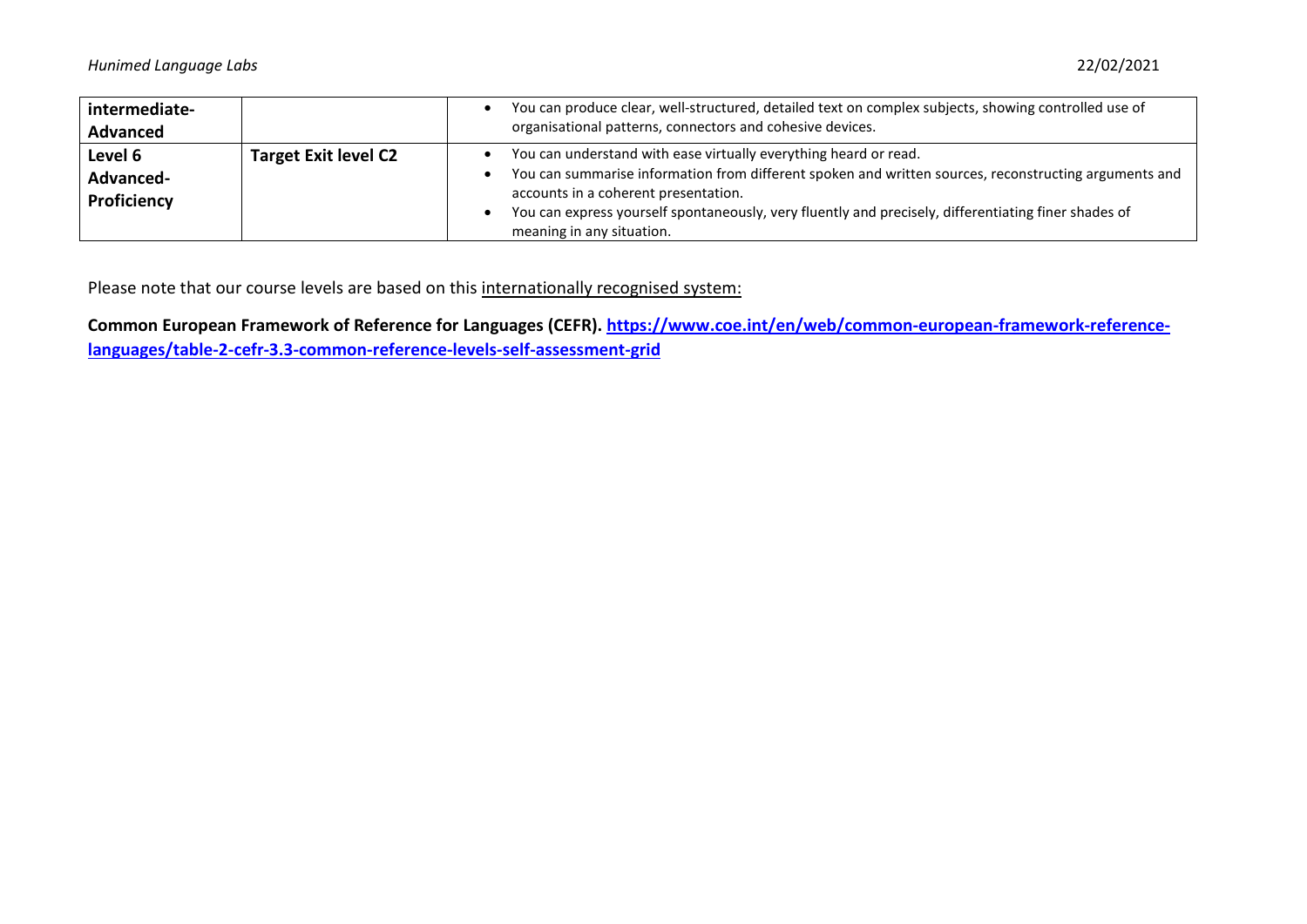| <b>LIVELLI LINGUISTICI PER</b><br><b>I CORSI DI LINGUA</b><br><b>HUNIMED</b> | LIVELLI DEL QUADRO COMUNE<br><b>EUROPEO DI RIFERIMENTO PER LE</b><br>LINGUE (CEFR) | Obiettivi di fine corso (incluso lo studio individuale)<br>Si noti che gli indicatori sono standard in base al CEFR, ma potrebbero variare<br>in base ai bisogni e alle competenze linguistiche dei diversi gruppi classe.                                                                                                                                                                                                                                                                                                                                                                             |
|------------------------------------------------------------------------------|------------------------------------------------------------------------------------|--------------------------------------------------------------------------------------------------------------------------------------------------------------------------------------------------------------------------------------------------------------------------------------------------------------------------------------------------------------------------------------------------------------------------------------------------------------------------------------------------------------------------------------------------------------------------------------------------------|
| Livello 1<br><b>Base</b><br>(nessuna conoscenza<br>pregressa)                | Livello previsto a fine corso A1                                                   | Capisco e uso espressioni familiari e frasi semplici per soddisfare bisogni immediati<br>$\bullet$<br>(ordinare cibo, dare semplici indicazioni, comprare un biglietto del treno).<br>So presentare me stesso e gli altri. So chiedere e rispondere a domande che riguardino<br>dettagli personali come dove vivo, le persone che conosco e le cose che possiedo.<br>So interagire in modo semplice se l'interlocutore é disposto a ripetere più chiaramente<br>o a riformulare più lentamente.                                                                                                        |
| Livello 2<br>Elementare                                                      | Livello previsto a fine corso A2                                                   | Capisco e uso parole frequenti relative a ciò che mi riguarda direttamente (per es.<br>Informazioni sulla mia persona e sulla mia famiglia, gli acquisti, l'ambiente circostante e<br>il lavoro).<br>Riesco a comunicare affrontando compiti semplici o di routine che richiedono uno<br>scambio diretto di informazioni su argomenti e attività consuete.<br>Uso una serie di espressioni e frasi per descrivere con parole semplici aspetti del mio<br>$\bullet$<br>background, ambiente e questioni di carattere pratico e immediato.                                                               |
| Livello 3<br>Pre-intermedio/<br>intermedio                                   | Livello previsto a fine corso B1                                                   | Riesco a capire gli elementi principali di un discorso chiaro in lingua standard su<br>$\bullet$<br>argomenti familiari che affronto frequentemente al lavoro, a scuola, nel tempo libero.<br>Riesco ad affrontare molte delle situazioni che si possono presentare viaggiando nel<br>$\bullet$<br>paese dove si parla la lingua.<br>Riesco a scrivere testi semplici e coerenti su argomenti a me noti o di mio interesse.<br>$\bullet$<br>Riesco a descrivere, collegando semplici espressioni, esperienze e avvenimenti,<br>speranze e ambizioni. Riesco a motivare brevemente opinioni e progetti. |
| Livello 4<br>Intermedio/intermedio<br>alto                                   | Livello previsto a fine corso B2                                                   | Capisco le idee principali di testi complessi sia su temi astratti che concreti, incluse<br>$\bullet$<br>discussioni tecniche nel mio campo di specializzazione.<br>Riesco a comunicare con un grado di spontaneità e scioltezza sufficienti per interagire                                                                                                                                                                                                                                                                                                                                            |